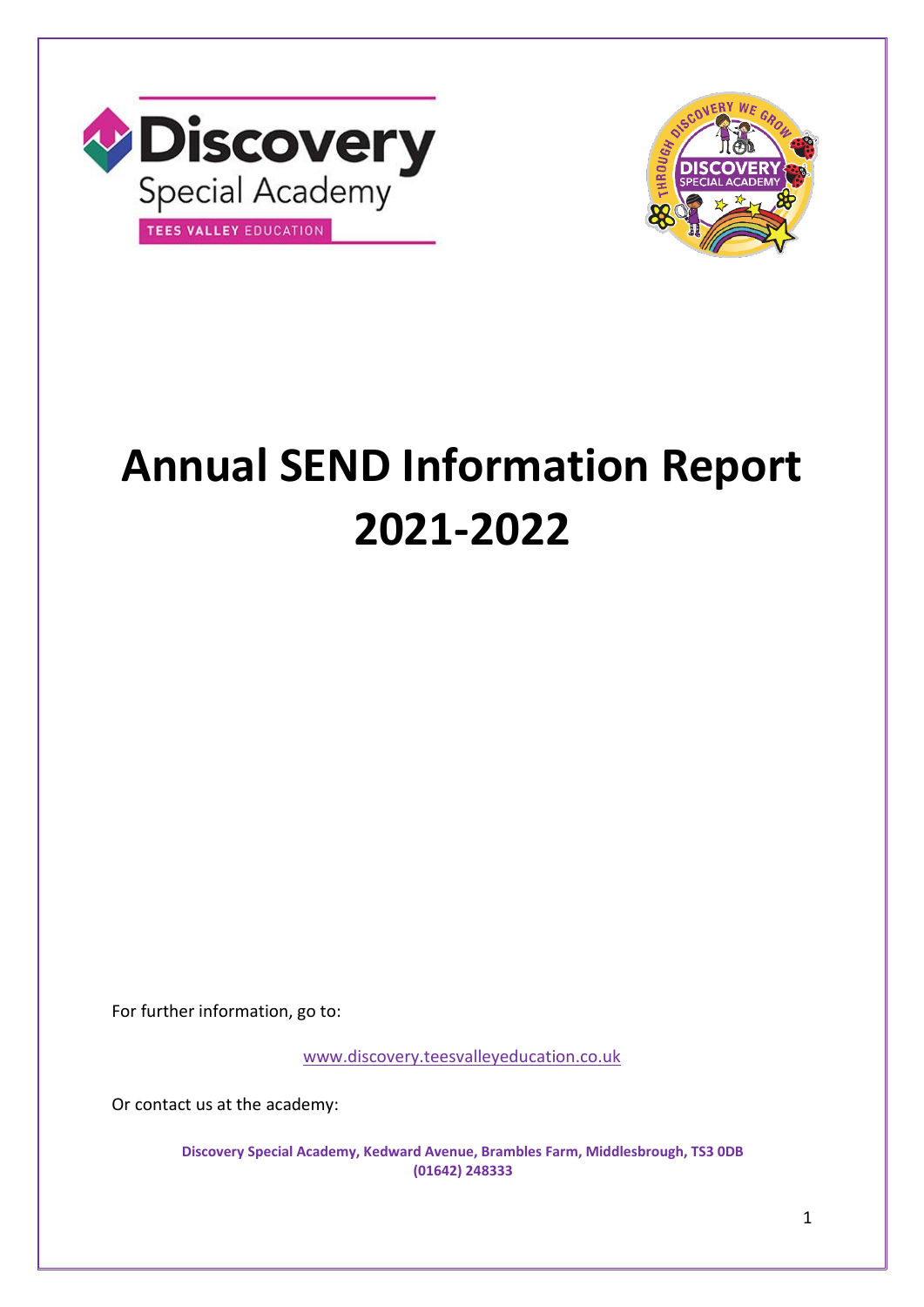#### **Discovery SEND Information Report 2018-2019**

## **Identification of Need**

Discovery Special Academy is a co-educational special academy for nursery and primary pupils (3 to 11 years) with severe learning difficulties (SLD). Children may also have needs in more than one area such as a physical disability or sensory difficulties. All children who attend the primary setting have an Education and Health Care Plan (EHCP). The academy also has a six place assessment nursery, children are placed on assessment by the local authority and the academy processes the EHCPs if they do not already have one.

To be admitted to the academy, the EHCP must identify a pupil's main presenting needs as severe learning difficulties, alongside any other communication difficulties, physical, sensory and medical needs. EHC Plans are created with information from parents, educational staff and other relevant medical staff, such as an Educational Psychologist or a Speech and Language Therapist. The EHCP helps to determine what level of education, social and health support your child needs. Each year we will hold a formal review to assess progress made and update with any amendments or changes. This will be completed in liaison with the relevant local authority. We believe that a child's education is a partnership between parents, professionals and academy staff, therefore we aim for regular, open and honest communication.

On entry to Discovery, each child is assessed (baseline assessment). Staff continually monitor and assess so we can track your child's progress over time from their individual starting points.

Before a child starts at Discovery Special Academy, we would aim to complete the following procedures:-

- Receive written information outlining the child's special educational needs, safeguarding concerns and other relevant history.
- Liaise with the family and relevant professionals involved, to gain expert advice on the child's needs.
- Visit the child in their current setting (providing this is possible).
- Attend any case reviews or meetings at the child's current educational setting where decisions on future placements will be discussed.
- Discuss our range of provision with parents/carers so they can make an informed decision on placement.
- Secure all relevant resources in writing prior to admission (this is usually a banding descriptor and funding amount identified by agreement between the academy and LA).
- Secure a home visit by the school nurse and/or SEND Inclusion Officer to identify any medical needs or additional requirements so a detailed care plan is in place on the first day of enrolment.
- Provide several opportunities for the child to visit the academy (with support if necessary) to aid transition into Discovery Special Academy.
- Parents will have received a Discovery Special Academy welcome pack and signed and returned the terms and conditions of accepting a place at the academy, which includes supporting all academy policies.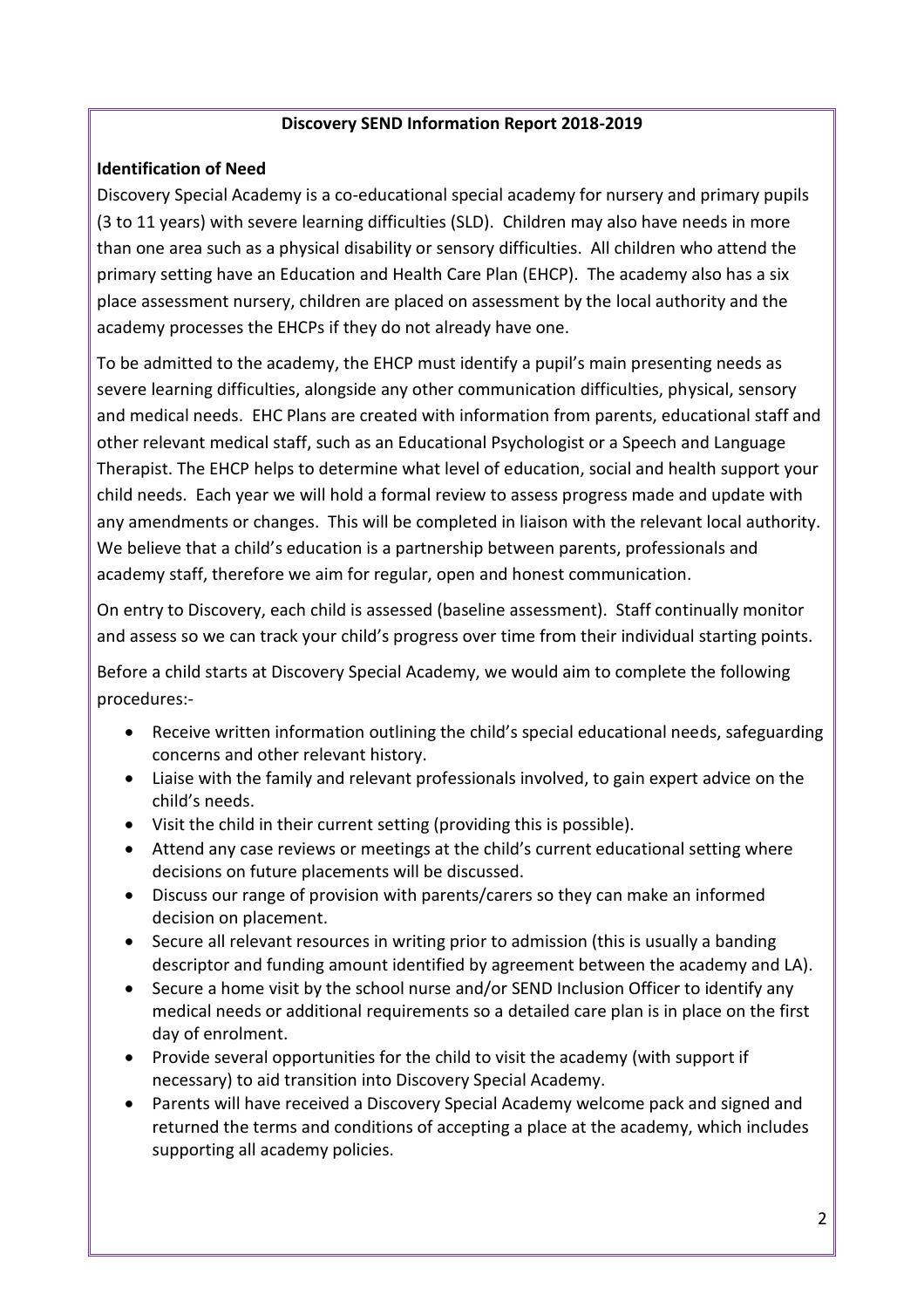We place a significant amount time and resources in ensuring our children have the best possible start at Discovery Special Academy, and that parents/carers are reassured their child's needs will be fully supported from the outset.

In all cases, the LA and academy will work together to ensure that the admission of a child is appropriate for the needs of a child and is not *"incompatible with the efficient education of others*." [Special Educational Needs and Disability Code of Practice 2015]. The number of available places are limited each year and reviewed in line with required procedures relating to special educational needs to reflect demand for places and to ensure the efficient and effective use of available resources. Consideration will need to be given to available places within the key stage and the needs and dynamics of any class group that may be impacted by the admission.

# **Curriculum**

Curriculum provision at Discovery is dependent on the needs of the child. Therefore, we do not prescribe to one specific teaching approach, as what works for one child may not work for another. This means that we draw on a variety of approaches, including traditional teaching methods for those pupils who are able to access subject specific learning. This allows a holistic approach centred on personalised learning with developmental learning intentions drawn from a variety of sources including (but not limited to) Development Matters, the National Curriculum Frameworks, the Autism Education Trust, Occupational Therapy programmes and Speech and Language interventions.

While emphasis will be placed on the progression of all pupils and their academic achievement, this will be realised through a holistic approach to be delivered through the following three areas of development:

- academic curriculum;
- therapeutic input and offer; and
- communication and life skills

High levels of aspiration and achievement will be gained through a multi-sensory based personalised curriculum that is mindful of the individuality of each pupil's learning difficulty covering the academic, therapeutic, social, emotional and mental health support. It also supports the physical development of children using a variety of movement programs and drawing on the principles of sensory integration therapy. Professionals will work together to develop the most appropriate curriculum and targets for pupils so that the holistic needs of the child are met daily. Pupils will be taught in creative contexts that expand their horizons and encourages them to demonstrate a range of strengths and skills underpinned by a range of suitable care and medical support and therapies.

In this way, the curriculum is designed around the child rather than trying to fit the pupil into a given curriculum. This means that the teaching approach chosen at any given time in the pupil's educational journey is entirely fit for purpose. Pupils will be prepared for the next stage in their learning journey and life, with greater levels of independence, effective social skills, good emotional well-being and resilience.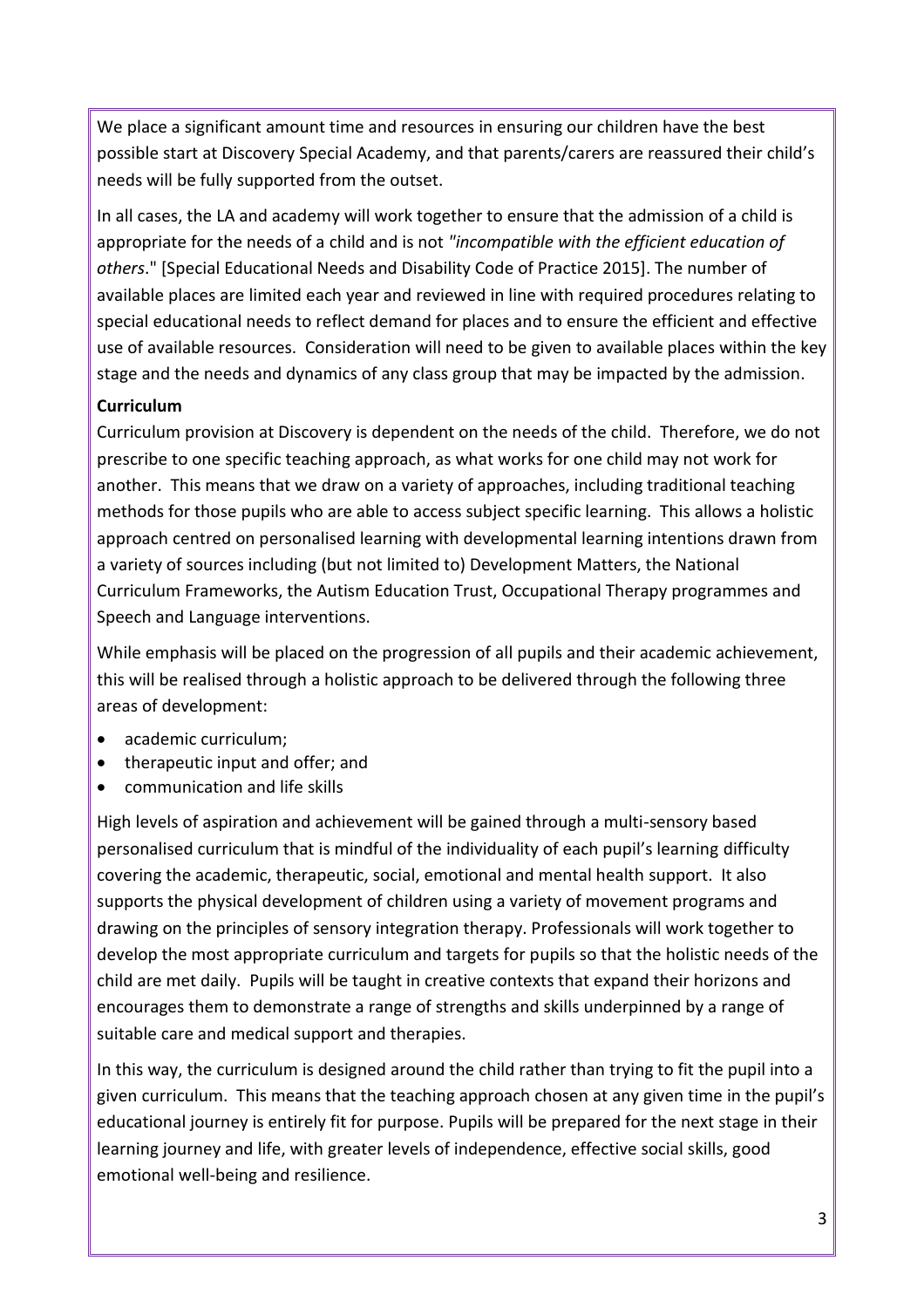Central to the success of the curriculum at Discovery Special Academy is the integration of therapeutic approaches. These include but are not limited to:

- PECS Picture Exchange Communication
- Makaton
- Alternative and Augmentative Communication (AAC)
- Intensive Interaction
- Sensory diets and Sensory integration programs (working in partnership with OT)
- Sensory stories and multi-sensory approaches
- Visual supports (timetabling, schedules, key rings)
- Objects of reference
- Inclusive technology (switches, eye gaze)
- Fun with Food
- Proprioceptive massage
- TAC PAC
- SCERTS
- Movement programmes/ Sensory Circuits
- Counselling/play therapy

### **Accessibility**

Currently, Discovery Special Academy is located in temporary accommodation, mainly on the site of Brambles Primary Academy, with nursery and one primary class housed at Pennyman Primary Academy. These academies are part of our trust family, Tees Valley Education. All accommodation is on single storey site with ramps, disabled toilets and washing facilities, and are fully wheelchair accessible.

There is disabled parking within the car parks at both sites and all visitors are able to enter via an accessible entrance. Corridors are wide and there are ramps rather than stairs. Disabled toilets are provided and there are fully equipped care rooms at each provision. Both sites have large outdoor play spaces which contain a range of specialist equipment. All children have access to the sensory room and soft play area at Pennyman Primary Academy. We provide accessible transport for the children wherever required. Within each classroom there are relevant resources and equipment to enable children to access the curriculum.

All staff and children who require special assistance during emergency evacuation are included in the academy Personal Emergency Evacuation Plan (PEEP). Routine fire and emergency evacuations exercises are held each term. All visitors to the academy (on both sites) must report to the office and wear ID badges for the duration of their visit. Visitors working directly with children must produce a valid Disclosure and Barring certificate to office staff.

Where English is not the first language, the academy supports home/academy relations by utilising interpreters where appropriate. Our website can be translated into a number of languages at the click of a button.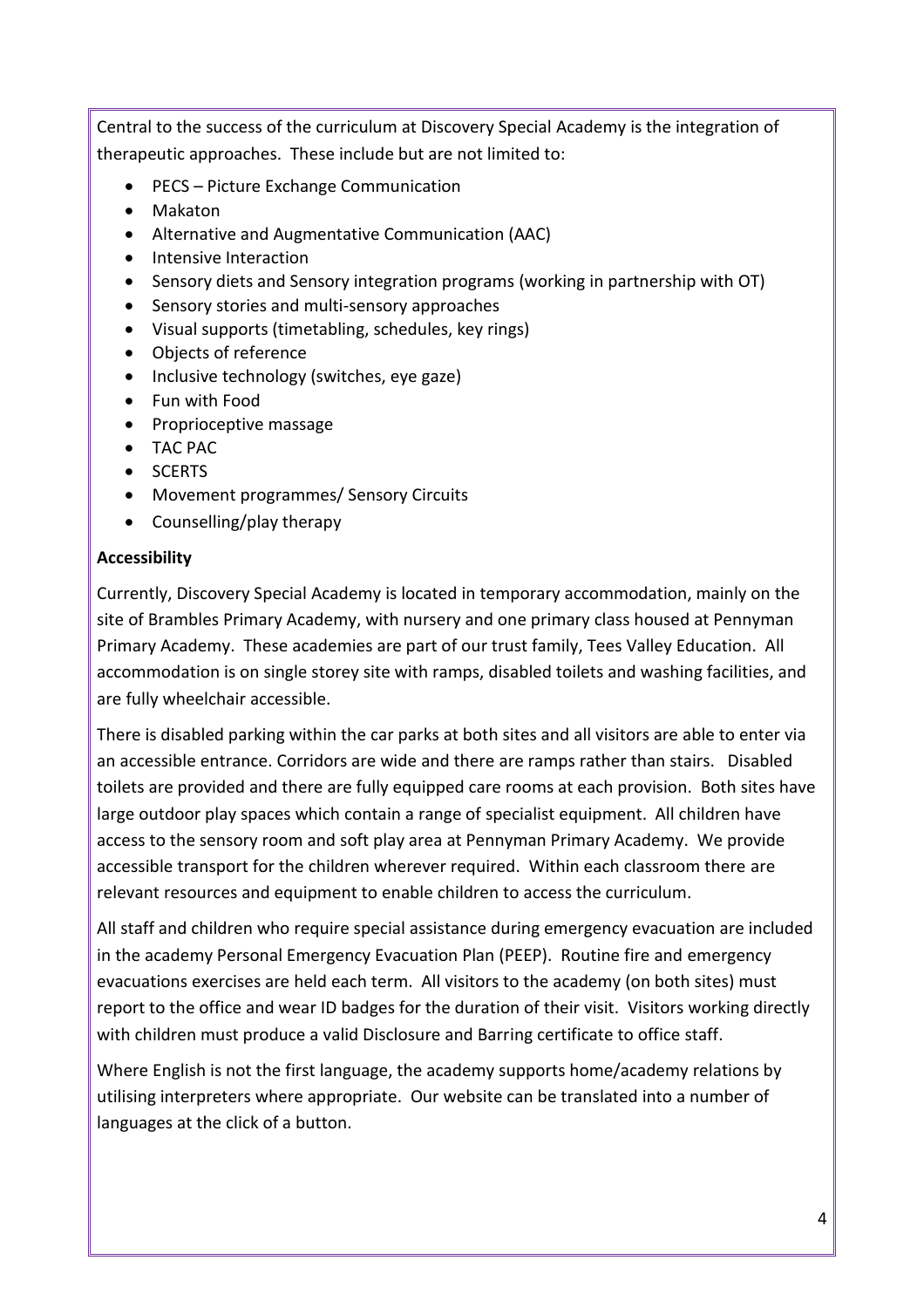ICT is used to help some of our children access the curriculum; there are interactive white boards, switches, communication aids and iPads available throughout the academy.

There are a range of approaches to help develop communication throughout the academy; Symbol Exchange Communication System, Makaton (sign language), Communicate in Print (to create symbols to support reading and vocabulary) and Objects of reference (used to support early communication where an object represents a place or event that is important to the child).

#### **Soft play area Sensory room**







#### **Support**

The first point of contact is the class teacher. Teachers have overall responsibility for the welfare of the children in their class. They are supported in this role by the senior leadership team and a range of other professionals; we are committed to multi-agency working to ensure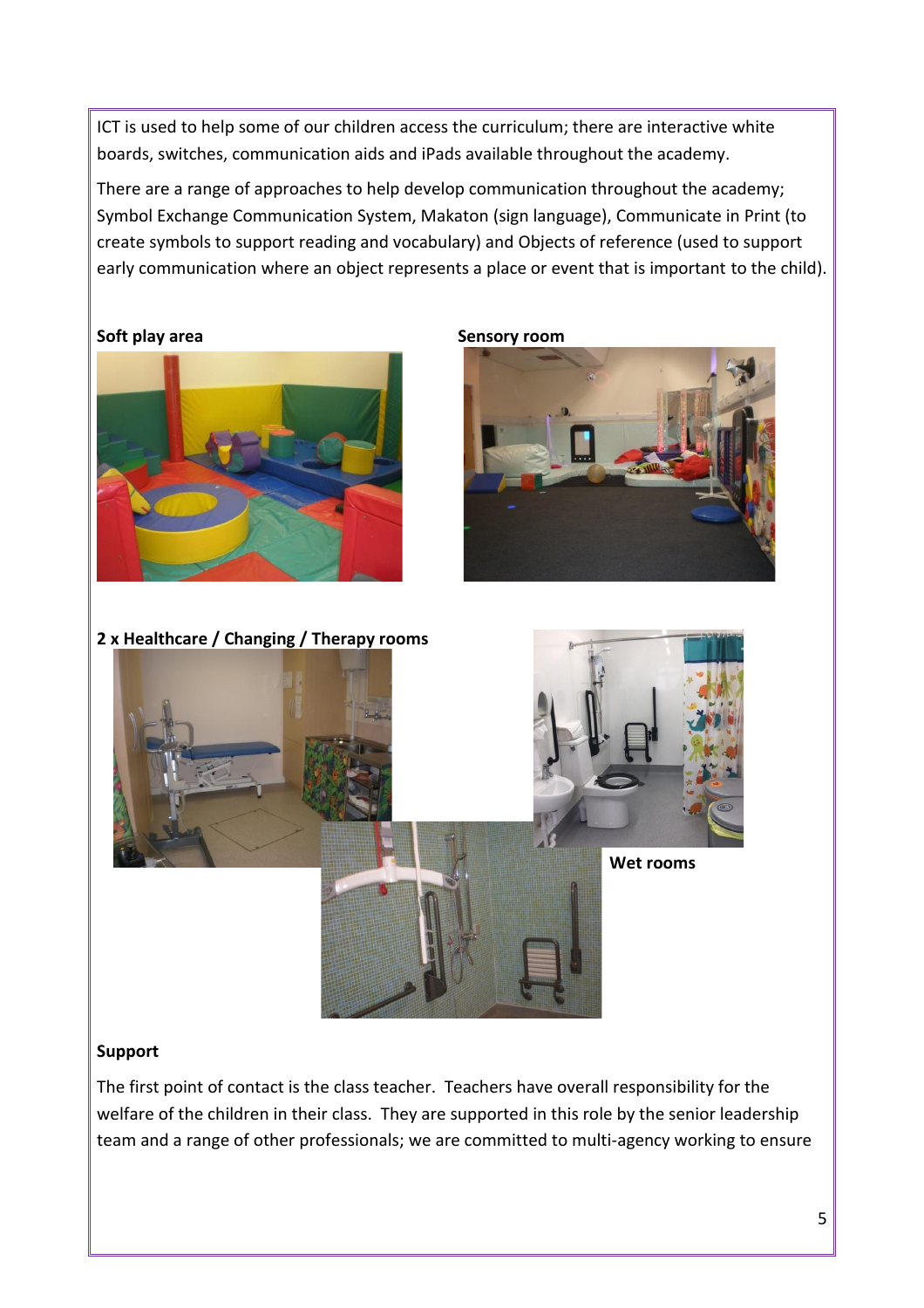the needs of the whole child are met. Class teachers are supported by teaching assistants. Care assistants are employed to support the personal needs of the children.

All children have a care plan which identifies personal care needs, dietary requirements and administration of medication where appropriate.

On site medical support is provided by the School Nursing Service and Voyage Health Care (commissioned service). Professionals from other agencies such as physiotherapy, occupational therapy and Speech and Language support visit the academy on a regular basis. These professionals support individual children offering advice and training to staff.

Discovery Special Academy works closely with the following agencies:

- Middlesbrough SEND team
- Redcar and Cleveland SEND team
- Educational Psychology
- Speech and Language
- LD CAMHS
- Occupational therapists
- Physiotherapists
- $\bullet$  Play therapist
- Social services
- Community nursing
- REACH
- Harbour
- VI/HI services
- Children Looked After
- Orthotics
- Continence
- Wheelchair clinic
- Dieticians

Our Safeguarding, SEND and Inclusion Manager, in partnership with our Pupil and Family Support Advisor, provides support to parents, liaises between home/academy and monitors attendance. The academy works closely with Social Services. Workshops/drop-ins by outside agencies (such as Citizens Advice Bureau) are held termly. We have clear referral routes to external agencies which include the Sensory Teaching Advisory and Resource Service (STARS HI & VI), Social Care, CAMHS, Forget me Not, Banardos, Welfare Support, Housing, Grants and Benefits. In addition, support and guidance from charitable organizations are signposted.

Home/academy communication books are used regularly. A newsletter is sent home each term and assessment information is shared. We also use an App called Showbie to celebrate the children's success.

The pastoral team meet regularly to ensure the pastoral needs of children are met. Pupil voice is encouraged in all areas and there are regular junior leadership team meetings (where appropriate). Children are informed about what bullying is and ways in which it can be dealt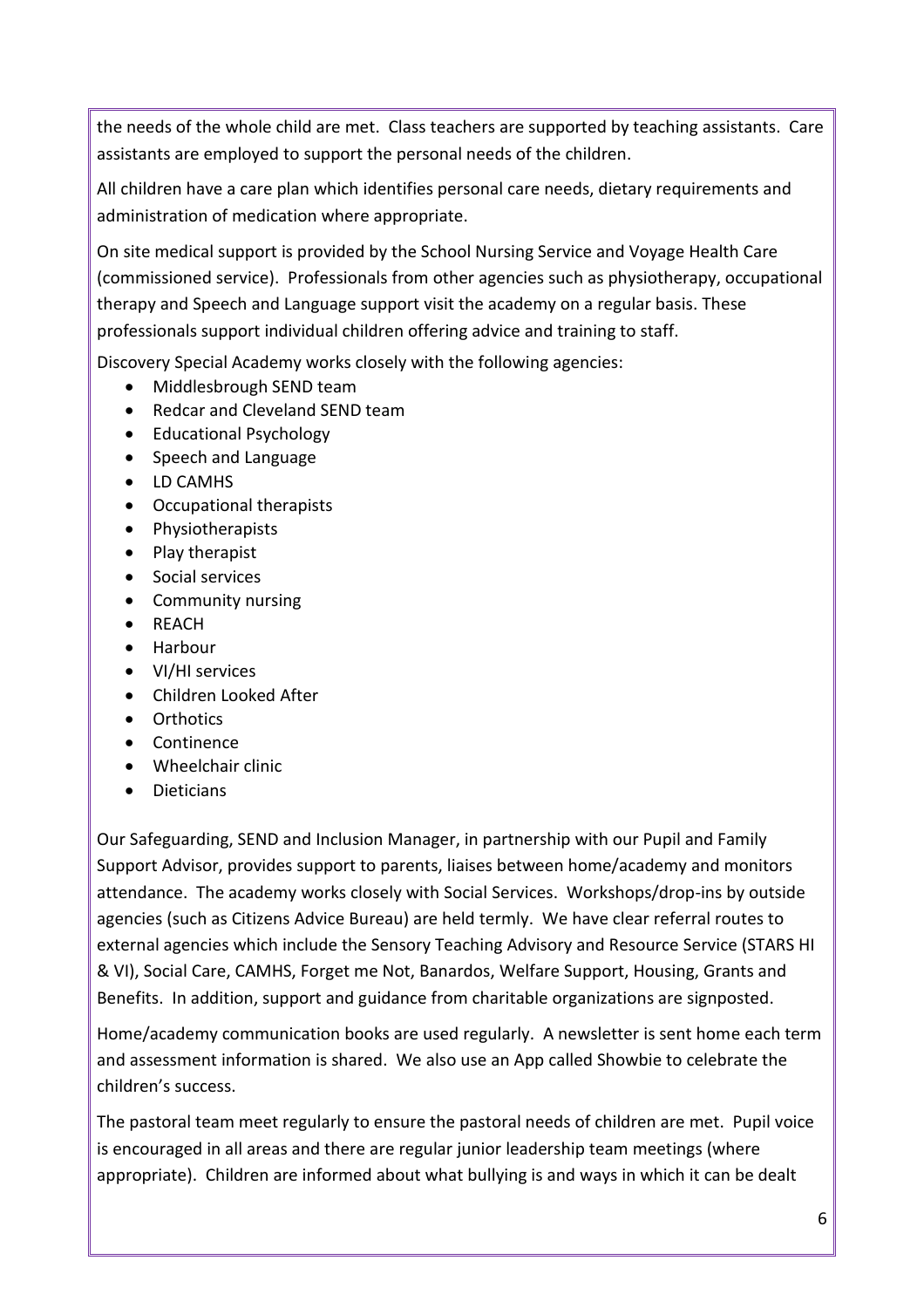with. We log all incidents of bullying and although this is extremely rare, there is an option for restorative justice sessions.

Children who are Looked After have access to all of the resources open to other children and in addition, regular review and monitoring meetings are held. We collect data on progress and attendance to ensure their performance is line with their peers.

## **Parental involvement**

Parents are always encouraged to support their child's learning at home. Parental workshops are held during the academic year. Parents are invited termly to open events to meet staff and look at children's work, as well as attending parent/teacher meetings and receiving a detailed pupil report. Discovery regularly invites parents to share a range of events and activities which include performances, celebrations, concerts, coffee mornings, fairs and exhibitions. Parents are also invited to the annual EHCP review.

# **Staff training**

All teachers have qualified teaching status. We have a comprehensive induction programme for all staff to ensure all are trained in first aid including epilepsy, anaphylaxis, asthma and diabetes. They are also trained in positive handling, manual handling, safeguarding, PREVENT, tube feeding and fire awareness. Staff training is ongoing to ensure we meet the educational needs of all our children and stay up to date with current research into teaching and learning. As part of Tees Valley Education Trust, staff share best practices from four academies as well as having access to our own central improvement team. Staff access training relevant to their roles and career stage, for example, middle leadership training or subject based training. All staff receive at least 5 days CPD per year.

# **Activities outside of the academy**

Discovery are committed to providing opportunities for children to have equal access to an enriched and extended curriculum. A variety of activities are provided in the academy such as sensory integration, rebound, art, dance, music, cookery. Trips to local theatres, galleries, historic sites, parks, etc. are part of the curriculum too. We also provide many opportunities at the academy to widen cultural experiences, such as visiting musical groups or ZooLab, for example. The academy has a minibus to allow ease of access to a wide variety of opportunities and to reduce the costs of trips and visits to families. We will only ever ask for entrance fees to the places we visit if there is a charge.

Our pastoral team will keep parents up to date with suitable activities happening in the local area including after school and holiday clubs through the website, texts and newsletters.

# **Transition**

Transition arrangements are made on an individual basis for each child and in discussion with parents and professionals from previous provisions; this is to reduce children (and parents!) anxiety levels. Admission for children is usually in September into Reception but can occur at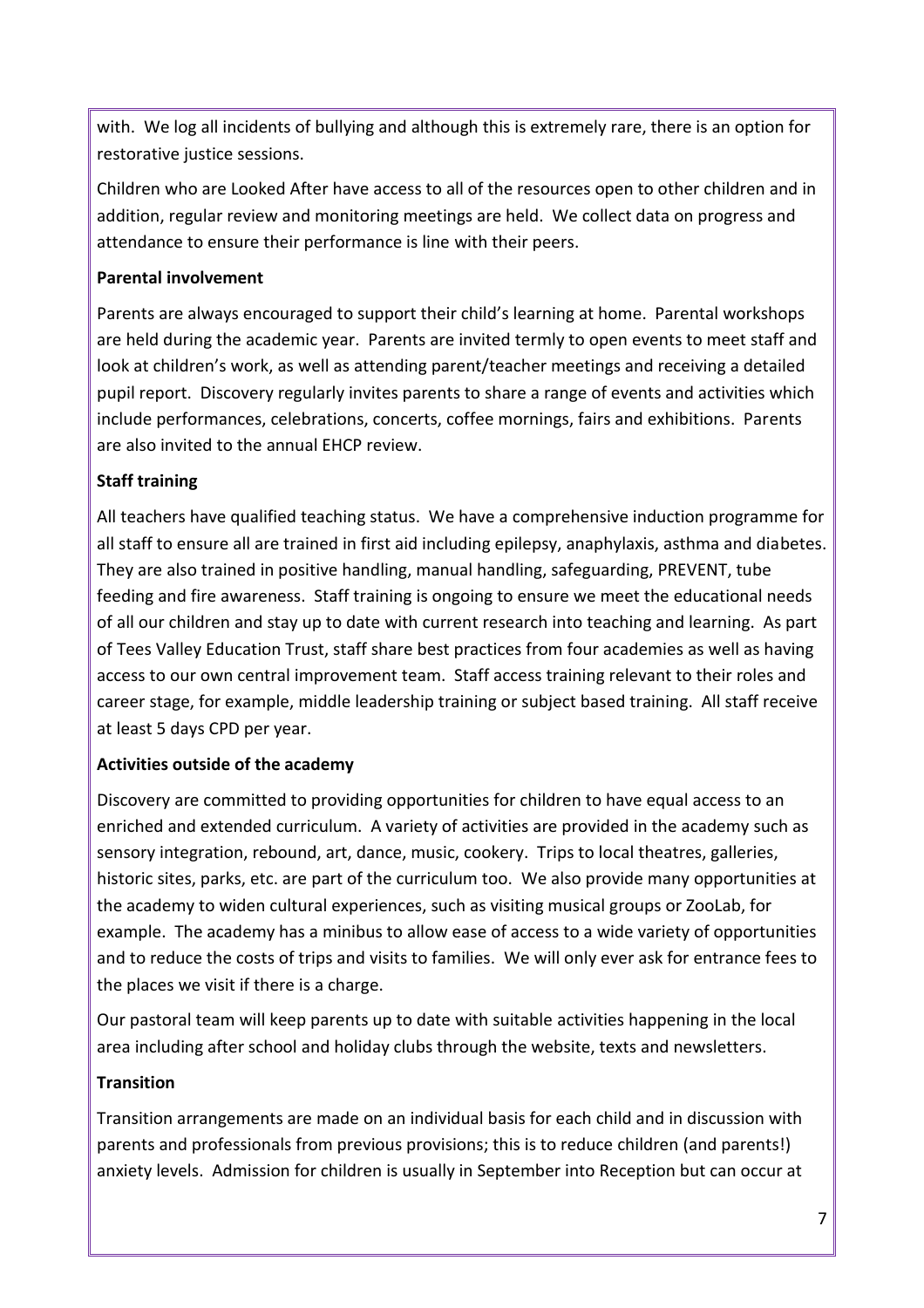various stages of their education. For all, we ensure a comprehensive transition programme which includes visits from the senior leadership team to meet the new children, and regular visits by the new children to meet us in the academy. Parents are welcomed to look around the academy and attend a coffee morning/afternoon in order to meet the team who will be working with the child and gather vital information.

Likewise, when a child transitions to another provision, arrangements will be made to best suit the child and will be done collaboratively with parents and all professionals involved.

### **Transport**

Home to academy transport is provided for all eligible children by the local authority. The majority of children travel to and from the academy in a mini bus or taxi and are accompanied by a passenger assistant/escort.

Further details regarding transport can be obtained by:

Middlesbrough transport department (01642) 353447 Redcar & Cleveland transport department (01642) 444973

## **SEND resources**

The academy receives base funding for each child in the academy and a 'top-up' element based on the child's personal level of need. Resources are allocated according to the assessed need and is reviewed on a regular basis.

# **Linked policies & documents (all available at www.discoveryspecialacademy.org.uk)**

SEND Policy Admissions Policy Attendance Policy Child Protection and Safeguarding Policy Positive Behaviour Policy Equality Policy & Equality objectives Accessibility Plan Health & Safety Policy Supporting children with medical needs & life threatening illness Policy Intimate Care policy Graduated Response Pupil Premium Grant policy

### **Other policies and guidance documents**

DfE – Supporting pupils at school with medical conditions (December 2015) DfE SEND Code of Practice (2014) DfE School Admissions Code (2014) Children & Families Bill (2013)